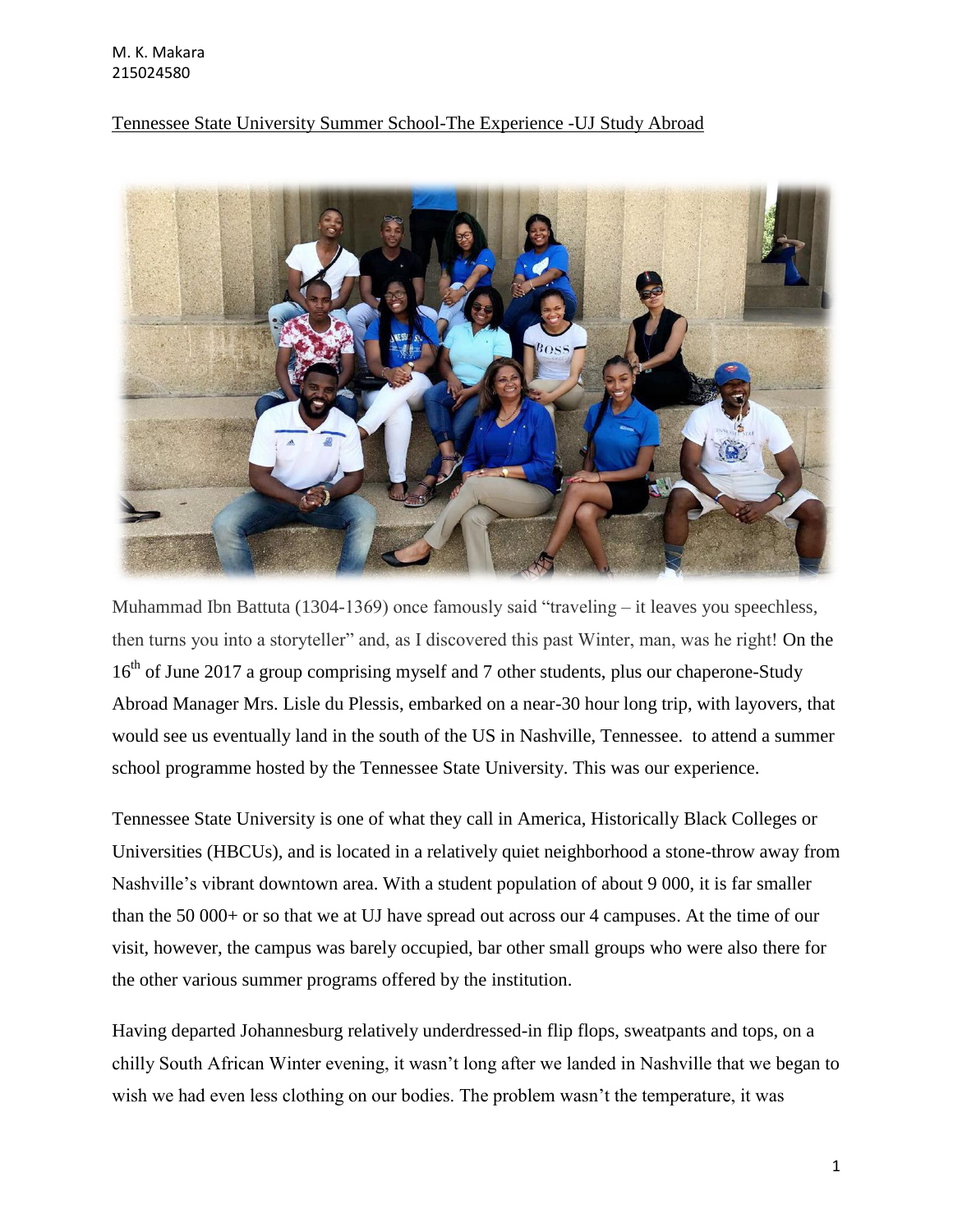instead the humidity in the air which averaged. It was so humid that one could get away with not applying body lotion after a shower.

Our initial interactions with the few students that were there was encouraging. Surprisingly enough we didn't get any of the questions we had anticipated, such as whether or not we have lions roaming the streets, which was very pleasing. Instead everyone was just amused to hear we're from South Africa, and eager to find out how life is back here. The same continued when we met our American and Columbian counterparts, with whom we believed we would be conducting our research and presentations, only to realise the Colombians would be working with a different group. But all in all the atmosphere was that of excitement more than anything, but also eagerness to interact. With the introductions out of the way it was then time to get down to business.

Our first lecture felt like it came a bit too soon, when we had barely acquainted ourselves with the reality of being in America. The lecture itself also proved to be a bit of a shock, as did the rest of the lectures that week. Instead of being briefed about our research topics as one would have expected, every lecture seemed to be an introduction of the different faculties at TSU, which left us all a bit dazed. It wasn't all that bad though. In the afternoons we had daily excursions to different surrounding areas just to get a bit a clearer mindset in terms of the way of life and such, which I welcomed. But the afternoons were, in a nutshell, almost all planned out the same. The evenings on the other hand were something else. I'd like to believe the reason I had so much fun in Nashville is purely due to our new American friends, a very outgoing and fun group. Without diverting attention from why we were there in the first place, the group always made sure we had evenings to remember, whether by just sitting around campus and chatting, to random drives around the city, every night had its own story.

Before we knew it the week had gone by and Thursday, the day for presentations, had arrived-a quick dash to breakfast, a bit of running around in search of an iron for our clothes, and a lot of scrambling around to get our presentations done-and almost on queue we proceeded to the presentation venues dressed to impress. The morning groups presented and we adjourned for lunch, after which it was the UJ-TSU groups' turn. Two hours later and everyone was done, finally! Hold the celebrations though, the official academic program still wasn't complete yet.